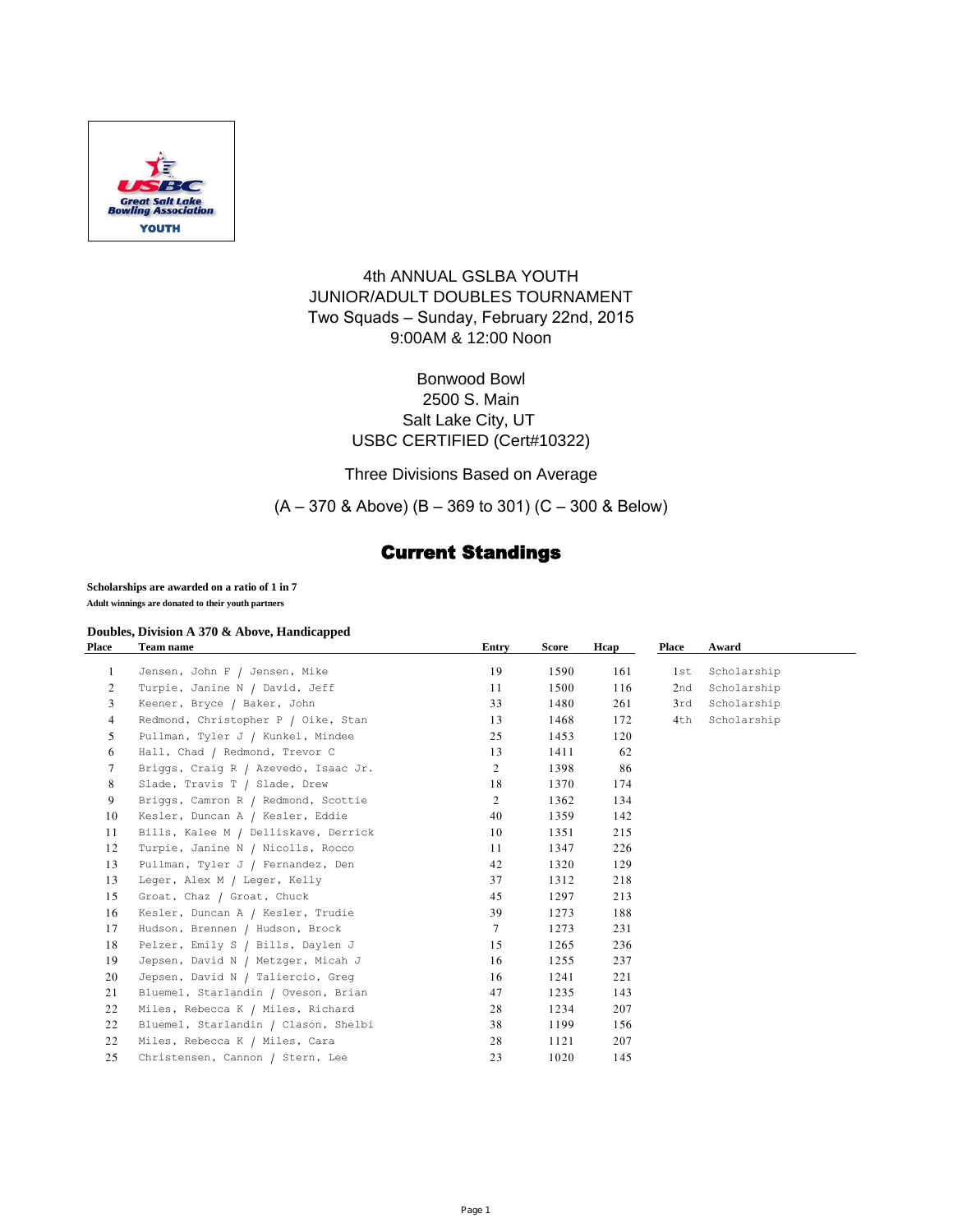## **Doubles, Division B 301 - 369, Handicapped**

| Place          | <b>Team name</b>                      | <b>Entry</b>   | Score | Hcap | <b>Place</b> | Award       |  |
|----------------|---------------------------------------|----------------|-------|------|--------------|-------------|--|
| 1              | Warenski, Dave / Warenski, Avery R    | 26             | 1503  | 245  | 1st          | Scholarship |  |
| 2              | Kesler, Connor B / Kesler, Eddie      | 39             | 1489  | 348  | 2nd          | Scholarship |  |
| 3              | Gines, Braxton M / Petersen, Colby W  | 27             | 1465  | 258  | 3rd          | Scholarship |  |
| $\overline{4}$ | Homewood, Rachel K / Shaw, Dianne     | 22             | 1441  | 361  | 4th          | Scholarship |  |
| 5              | Robles, Jasmin S / Robles, Rafael     | 14             | 1421  | 417  |              |             |  |
| 6              | Hudson, Lauren / Kunkel, Mindee       | $\tau$         | 1403  | 258  |              |             |  |
| $\tau$         | Homewood, Rachel K / Homewood, Craig  | 22             | 1381  | 407  |              |             |  |
| 8              | Robles, Vanessa M / Robles, Rafael    | 14             | 1369  | 312  |              |             |  |
| 9              | Pelzer, Emily S / Lund, Randy         | 15             | 1369  | 272  |              |             |  |
| 10             | Bills, Kalee M / Nelson, Riley L      | 10             | 1364  | 285  |              |             |  |
| 11             | Taylor, Gary / Lund, Teyona           | 35             | 1363  | 374  |              |             |  |
| 12             | Goble, Keaton / Lee, Peter            | 36             | 1361  | 315  |              |             |  |
| 13             | Waters, Jack E / Waters, Cary E       | 3              | 1356  | 270  |              |             |  |
| 13             | Pullman, Andrew J / Bills, Tina       | 25             | 1352  | 299  |              |             |  |
| 15             | Hansen, Chaunce S / Mueller, Gary     | 9              | 1345  | 272  |              |             |  |
| 16             | Olvera, Adriel R / Olvera, Valentin   | 12             | 1345  | 283  |              |             |  |
| 17             | Lee, Peter / Davis, Tom               | 46             | 1333  | 269  |              |             |  |
| 18             | Robles, Vanessa M / Robles, Lisa      | 14             | 1328  | 423  |              |             |  |
| 19             | Jacobson, Coleton J / Jacobson, James | 47             | 1328  | 278  |              |             |  |
| 20             | Duarte, Riley / Duarte, Gary          | 34             | 1325  | 496  |              |             |  |
| 21             | Costin, Amelia B / Costin, Rich       | 29             | 1314  | 245  |              |             |  |
| 22             | Burgener, Jason / Burgener, Zachary R | 5              | 1311  | 386  |              |             |  |
| 22             | Rigby, Hayley D / Shaw, Dianne        | 8              | 1311  | 393  |              |             |  |
| 22             | Gines, Braxton M / Clark, Aubrey      | 27             | 1334  | 312  |              |             |  |
| 25             | Rigby, Hayley D / Rigby, William      | 8              | 1302  | 326  |              |             |  |
| 26             | Lund, Teyona / Lund, Randy            | 41             | 1296  | 318  |              |             |  |
| 27             | Chacon, Makayia L / Chacon, Brandon   | 30             | 1290  | 421  |              |             |  |
| 27             | Ashworth, Safiya / Ashworth, Craig    | $\overline{4}$ | 1272  | 402  |              |             |  |
| 29             | Wahlberg, Morgan L / Brown, Terry     | 31             | 1258  | 329  |              |             |  |
| 30             | Woolsey, Trindon / Wilcox, Doug       | 20             | 1119  | 329  |              |             |  |